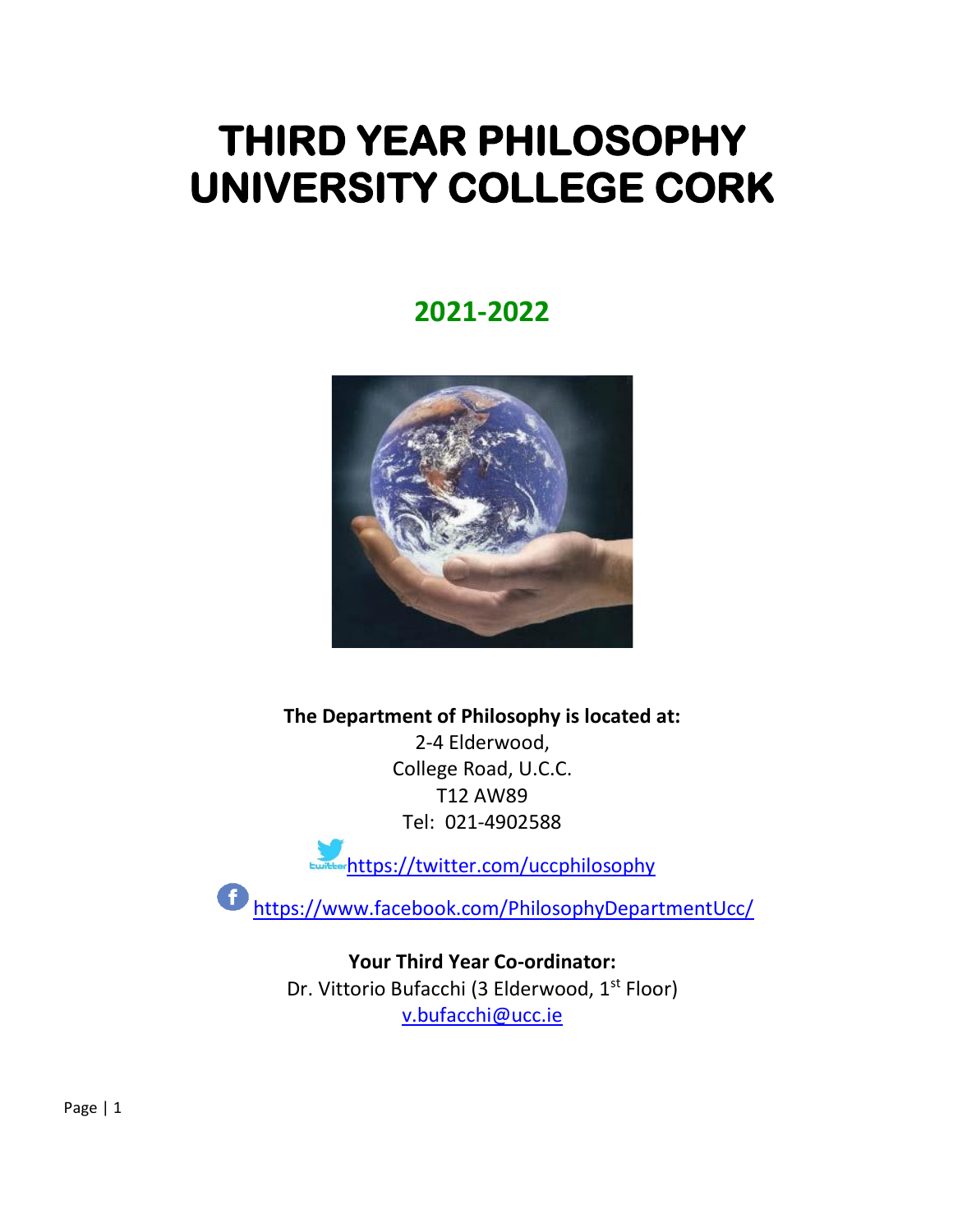# COVID-19

We are living through unprecedented challenging times. Our first priority is the safety and wellbeing of all our students, our teaching and non-teaching staff, and their families.

As we start the 2021-22 academic year it is imperative that all students make themselves familiar with the Covid-19 university guidelines on returning to college.

For up-to-date information on UCC's response to Covid-19, including Remote Learning, Health Advice, and Returning to Campus, please read the following guidelines:

<https://www.ucc.ie/en/emt/covid19/>

For Covid-19 Student FAQ, please see here:

<https://www.ucc.ie/en/emt/covid19/student-faq/>

Please remember that we are still all in this together. With your help we hope everyone will have a successful and safe return to college.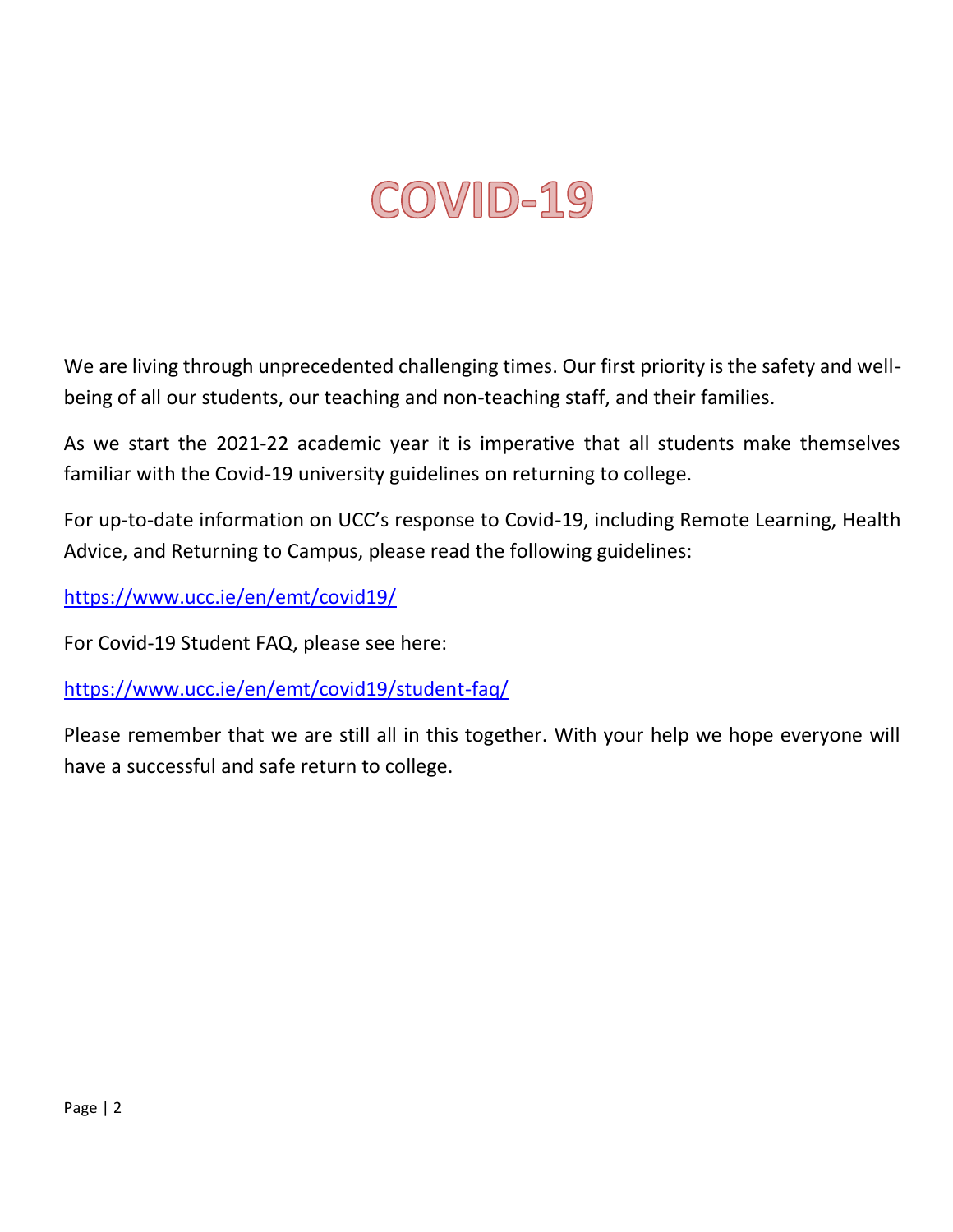# People

Colette Connolly – Senior Administrator. [C.Connolly@ucc.ie](mailto:C.Connolly@ucc.ie)

Bengt Autzen - Philosophy of science, particularly the philosophy of biology and the philosophy of medicine; formal epistemology. [bengt.autzen@ucc.ie](mailto:bengt.autzen@ucc.ie)

Vittorio Bufacchi- Political philosophy, especially human rights, social justice, theories of violence, applied ethics. [v.bufacchi@ucc.ie](mailto:v.bufacchi@ucc.ie)

Jason Dockstader- History of philosophy; comparative philosophy; metaethics; moral psychology. [J.Dockstader@ucc.ie](mailto:J.Dockstader@ucc.ie)

Adam Loughnane- Intercultural philosophy, Asian philosophy, continental philosophy, philosophy of art. [adam.loughnane@ucc.ie](mailto:adam.loughnane@ucc.ie)

Kian Mintz-Woo – Climate change, applied ethics, climate economics, metaethics, political philosophy. [kian.mintz-woo@ucc.ie](mailto:kian.mintz-woo@ucc.ie)

Don Ross (Head of Department) – Philosophy of economics; economic experiments; risk; addiction; scientific metaphysics. [don.ross931@ucc.ie](mailto:don.ross931@ucc.ie)

Alessandro Salice– Philosophy of mind, phenomenology, collective intentionality, emotion theory, psychopathology, social cognition. [alessandro.salice@ucc.ie](mailto:alessandro.salice@ucc.ie)

Joel Walmsley- Philosophy of artificial intelligence, philosophy of science, philosophy of mind. [j.walmsley@ucc.ie](mailto:j.walmsley@ucc.ie)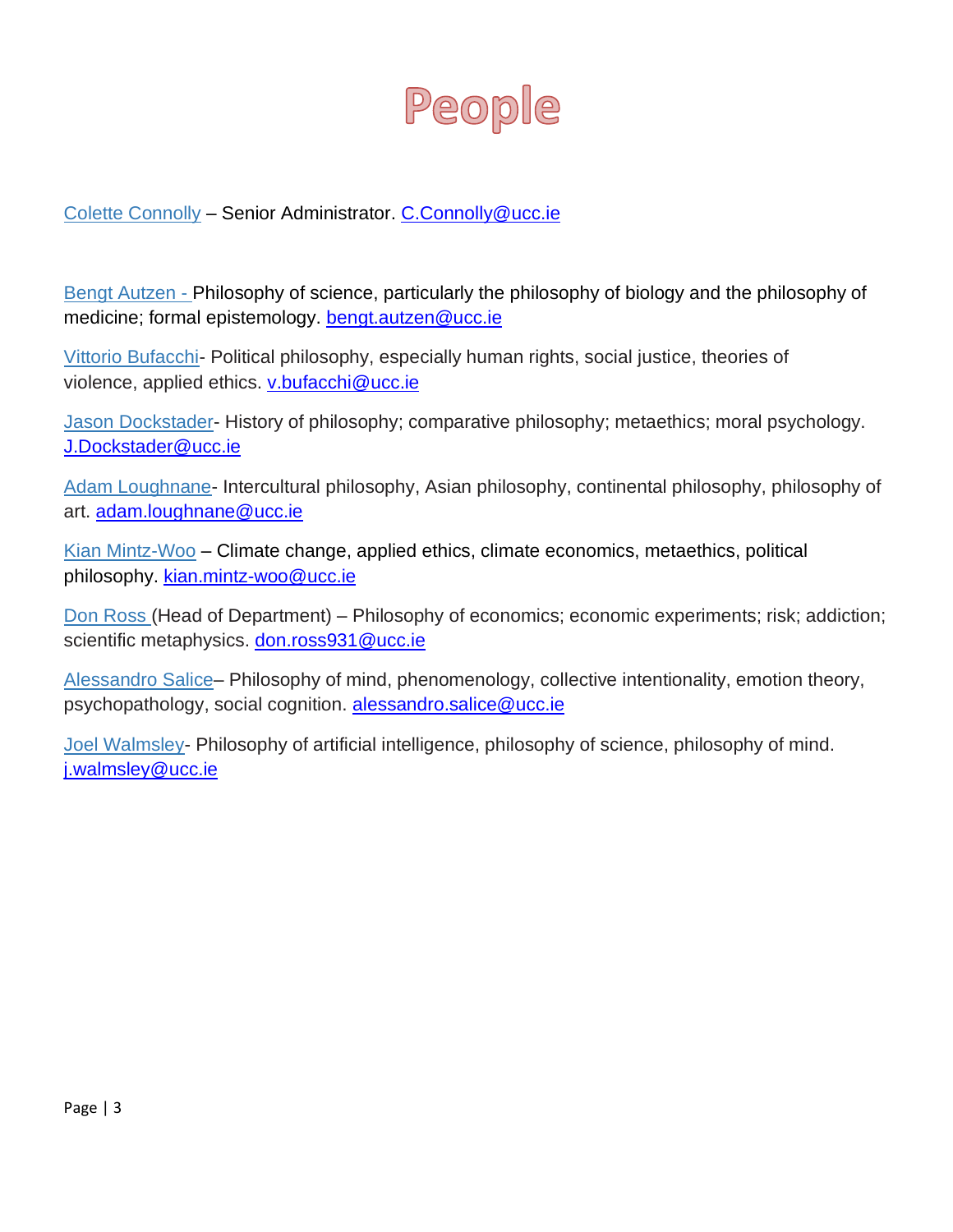# **THIRD ARTS PHILOSOPHY TIMETABLE 2021-2022**

*IMPORTANT*: *All classes will occur in real time as per the timetable, whether they are online or faceto-face.*

*TEACHING METHODS: Face-to-face classroom delivery if the public health situation permits; otherwise online or blended, in real time, to be determined.*

#### **SEMESTERS 1 AND 2**

| <b>MODULE</b><br><b>CODE</b> | <b>MODULE TITLE</b>             | <b>TEACHING</b>              | <b>LECTURER'S</b><br><b>NAME</b> |
|------------------------------|---------------------------------|------------------------------|----------------------------------|
| PH0090                       | Personal Development and Review | To be decided by supervisors | Various Staff                    |

#### **SEMESTER 1**

| *PH3002 | Research Essay                                 | To be decided by supervisors                                | Various Staff                  |
|---------|------------------------------------------------|-------------------------------------------------------------|--------------------------------|
| PH3025  | Political Philosophy in Theory and<br>Practice | Tuesdays 4-5pm, FSB 322<br>Thursdays 1-2pm, WGBG04          | Dr. Bufacchi                   |
| PH3036  | Moral Psychology 1                             | Mon 12 noon - 1pm, ORB123<br>Thurs 11-12 noon, WW9          | Dr. Dockstader &<br>Dr. Salice |
| PH3042  | <b>Professional Ethics</b>                     | Mon 2-3pm, WW6<br>Weds 11am-12 noon, ORB255                 | Dr. Mintz-Woo                  |
| PH3044  | <b>Construction of Social Reality</b>          | Tuesdays 1-2pm, ORB132;<br>Thursdays 3-4pm, Elect L1        | Dr. Salice                     |
| PH3046  | Philosophy of Biology                          | Mon 10-11am, Boole 5<br>Weds 1-2pm, Boole 6                 | Dr. Autzen                     |
| PH3047  | Evidence                                       | Tuesdays 11am-12 noon, WGB G09.<br>Wednesdays 4-5pm, ORB123 | Dr. Autzen                     |

#### **SEMESTER 2**

| *PH3031 | Research Essay 2                      | To be decided by staff                                 | Various Staff |
|---------|---------------------------------------|--------------------------------------------------------|---------------|
| PH3035  | Philosophy of Artificial Intelligence | Tuesday 12noon-1pm, FSB322<br>Thursday 1-2pm, ORB 255  | Dr. Walmsley  |
| PH3039  | Japanese Philosophy                   | Mondays 10-11am; Boole 5<br>Wednesdays 9-10am, Boole 5 | Dr. Loughnane |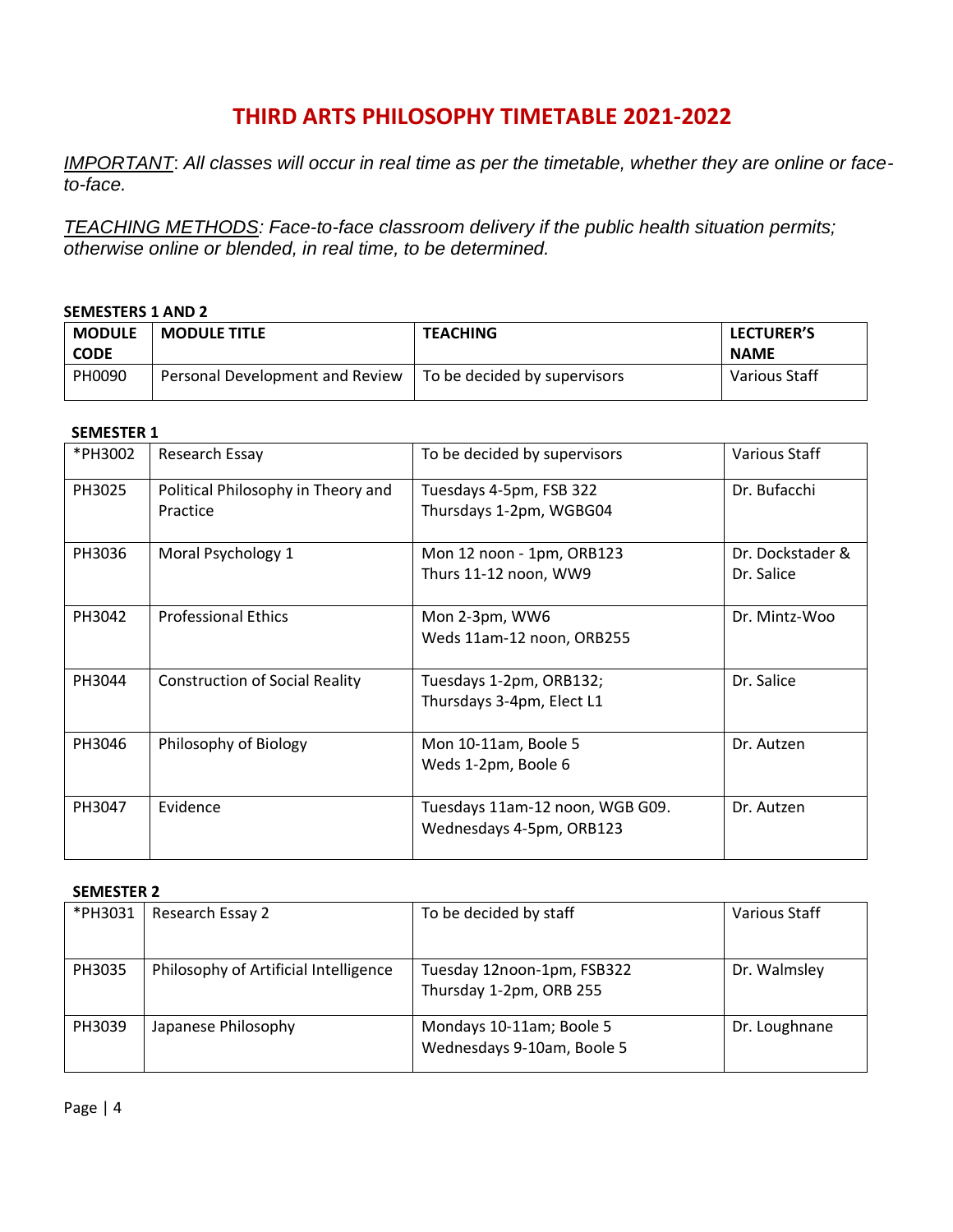| PH3041   | Moral Psychology 2             | Weds 1-2pm; Kane G02         | Dr. Salice        |
|----------|--------------------------------|------------------------------|-------------------|
|          |                                | Thurs 10-11am, Kane G18      |                   |
| PH3048   | Moral Philosophy in Theory and | Wednesdays 10-11am, Boole 6  | Dr. Mintz-Woo     |
|          | Practice                       | Thursdays 3-4pm, ORB 123     |                   |
| PH3049   | Advanced Phenomenology and     | Tuesdays 4-5, WGB G15        | Dr. Salice        |
|          | Mind                           | Thursdays 11-12noon; FSB 322 |                   |
|          |                                |                              |                   |
|          |                                |                              |                   |
| AS3009   | Religious and Philosophical    | Mon 3-5pm, C_BHSC_G18        | Dr. Cawley (Dept. |
| (10)     | <b>Traditions of Korea</b>     | Weds 11am-12 noon, C AL G19  | of Asian Studies) |
| credits) |                                |                              | K.Cawley@ucc.ie   |

**\*Students who take PH3002 in semester 1 cannot take PH3031 in semester 2.**

#### **Room abbreviation details**

*AL* -Aras na Laoi; *FSB* -Food Science Building;

*Conn* -Connolly Building (across from the River Lee Hotel);

*Kane* -Kane (Science) Building;

*WW –* West Wing (Main Quad);

*ORB* -O'Rahilly Building;

*BHSC –* Brookfield Health Sciences Complex;

*CE –* Civil Engineering Building;

*LL –* Boole;

*Elect -*Electrical Engineering Building;

*WGB –* Western Gateway Building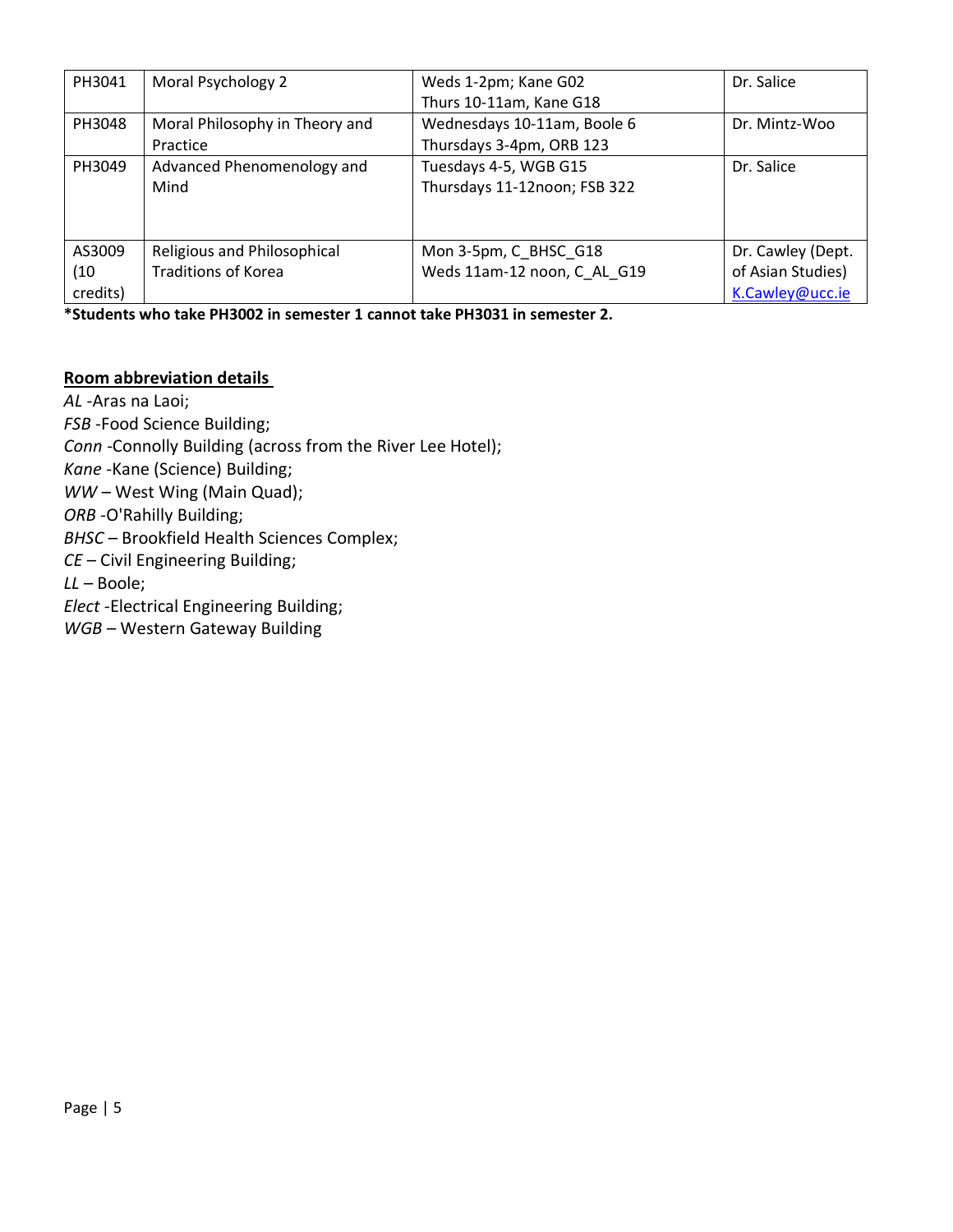# **COURSE REQUIREMENTS**

If you are taking 40 or 50 Credits of Philosophy, you **MUST** take at least 10 credits from each of Group 1, Group 2 and Group 3. If you are taking 30 credits of Philosophy, you **MUST** take at least 5 credits from each of Group 1, Group 2 and Group 3. If you are taking 10 or 20 Credits of Philosophy, then you may take any combination of modules. Group 4 modules are optional.

- **Group 1 (Value Theory):** PH3025, PH3041, PH3042, PH3048 (5 credits each)
- **Group 2 (Metaphysics and Mind):** PH3035, PH3044, PH3046, PH3047, PH3049 (5 credits each)
- **Group 3 (History of Philosophy):** AS3009 (10 credits), PH3036, PH3039, (5 credits each)
- **Group 4 (Optional):** PH3002 or PH3031 (students cannot register for both), PH0090 (5 credits each)

### **NB FOR HONOURS STUDENTS:**

The marks assigned at the Second Year examination are carried forward to Third Year and constitute one third of a student's final B.A. marks.

## **NOTE**:

The full regulations governing the selection of courses and the number of modules required are to be found in the College Calendar [https://www.ucc.ie/calendar/.](https://www.ucc.ie/calendar/) Information on modules can be found here <https://www.ucc.ie/admin/registrar/modules/?prefix=PH>

### **TIMETABLE CLASHES**

Due to restrictions in teaching spaces clashes in your timetable will unfortunately be unavoidable. If you have a clash, **you cannot take both modules**. You must choose between the modules that clash since you are categorically forbidden to register for modules that clash in your timetable with other modules, in Philosophy or in any other department across UCC.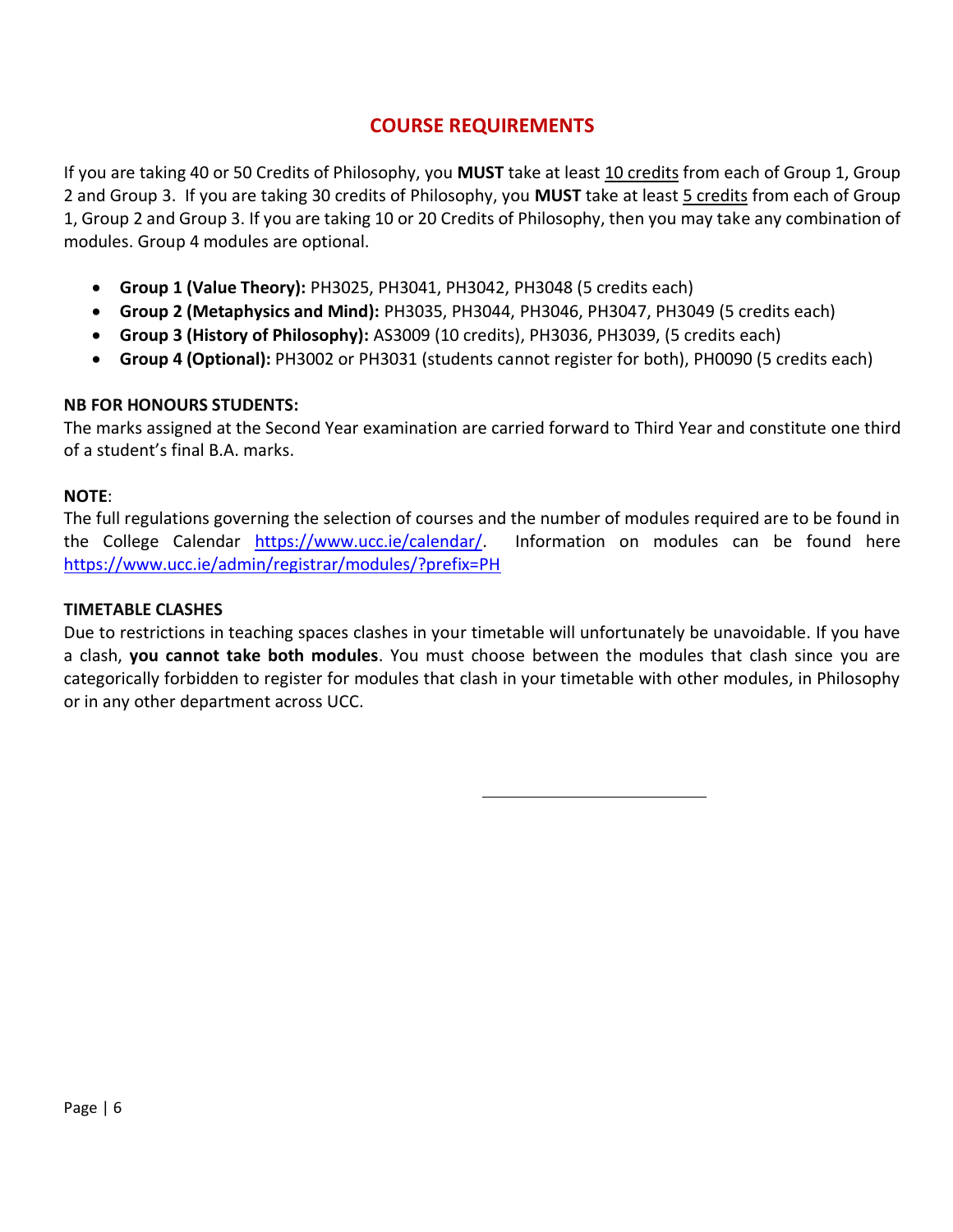# **MODULE OPTIONS IN SEMESTER ONE AND TWO**

#### **PH0090 PERSONAL DEVELOPMENT AND REVIEW (5 credit, year-long module)**

The aim of the module is to encourage extra-curricular activity amongst students during their time of study in UCC and award credit within their programme of study where the student has demonstrated that they have engaged in reflective learning arising from their participation in those activities

To register for this course, students **must** first contact a member of staff, and obtain their agreement to act as the student's supervisor. This contact must be made within the first two weeks of Semester 1. Staff may choose to take on up to two students at a time, so it is important to contact staff early. A staff member will agree to supervise a student **if and only if** it is clear that the student is willing and capable to perform productive, independent activities.

Students will meet with lecturing staff at the beginning of the year in order to discuss and agree on the specifics of their project. In the past, students have undertaken a variety of projects, including acting as a research assistant, conference planning, work in a philosophical society, proof-reading and bibliographic research and other activities relevant to academic Philosophy.

## *MODULE OPTIONS IN SEMESTER ONE*

#### **PH3002 – RESEARCH ESSAY (5 credits) Staff listed below**

- **Course outline:** This course requires students to submit an essay of 5,000 words, typed, in duplicate, to the Department on a date to be announced. The essay is written under the supervision of one of the lecturers listed; each lecturer will arrange introductory seminars to guide students in locating relevant material for the essay; they will also provide guidance in how to compose the essay and on other relevant details about style, format, etc.
- Staff offering supervision are: Dr. Bengt Autzen, Dr. Vittorio Bufacchi, Dr. Jason Dockstader, Dr. Adam Loughnane, Dr. Kian Mintz-Woo, Dr. Cara Nine, Prof. Don Ross, Dr. Joel Walmsley.
- Places for this course are restricted to a maximum of three students per lecturer and are available on a firstcome/first-served basis. If you are interested in doing a research essay, speak to a supervisor of your choice asap in order to discuss a possible project. If you register for this course, you have to have signed up with a supervisor and provided a working essay title by the end of the second week of term.
- Students who choose PH3002 in Semester 1 cannot take PH3031 in Semester 2.
- N.B. Late essays are not accepted, and the deadline for submission cannot be extended.

#### **PH3025: POLITICAL PHILOSOPHY IN THEORY AND PRACTICE (5 credits) Dr. Vittorio Bufacchi**

- **Course Outline:** This year the focus will be the Covid-19 pandemic. We will explore some of the philosophical, ethical, and political lessons that we must learn from this global calamity.
- **Readings:** V.Bufacchi, 'Everything Must Change: Philosophical Lessons From Lockdown' (Manchester U.P. 2021).
- **Assessment**: Total marks 100: 1 x in class test 50 marks; 1 x 2,500 words essay 50 marks.
- **Teaching Method**: Face-to-face classroom delivery if the public health situation permits; otherwise online or blended, in real time, to be determined.

Page | 7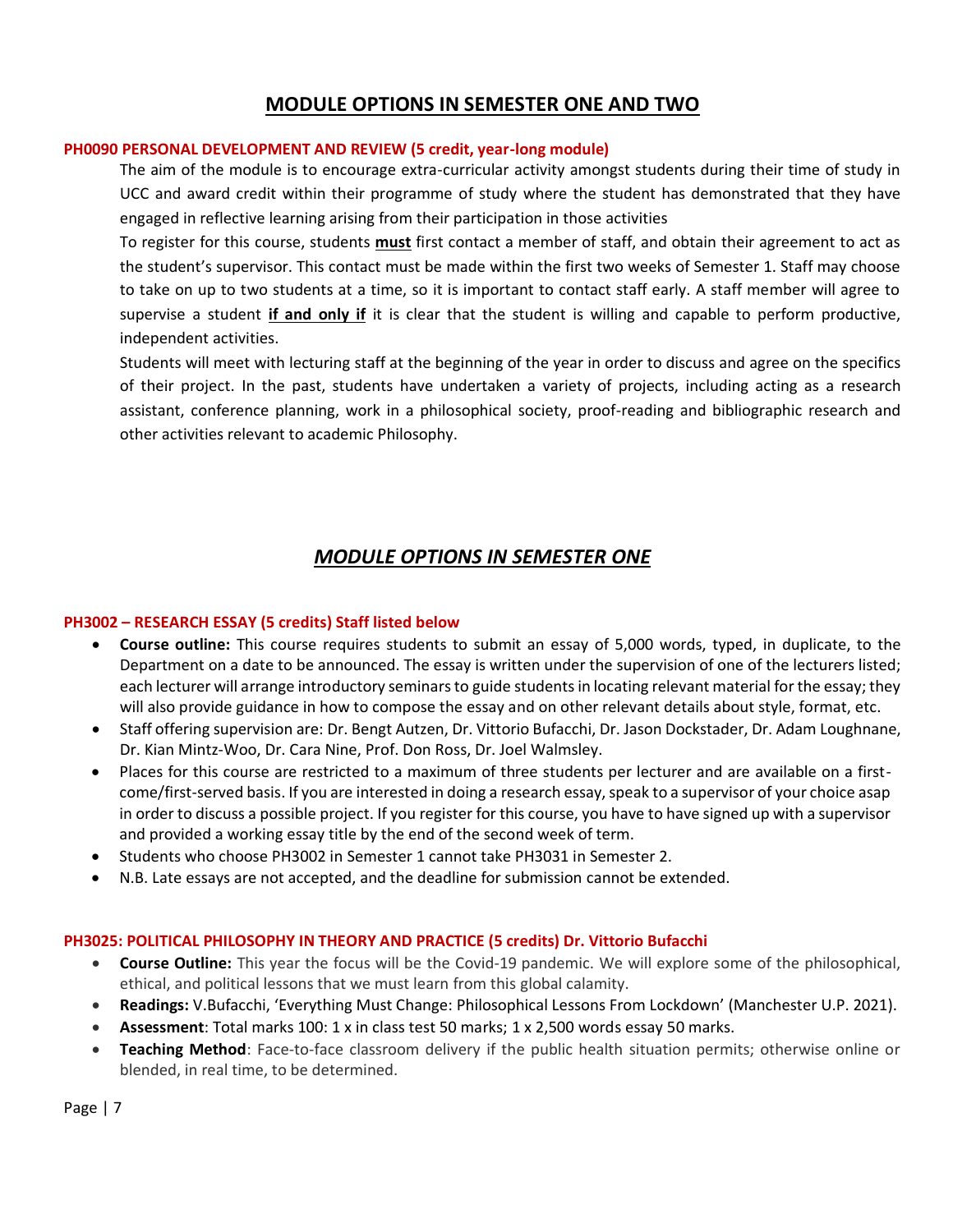#### **PH3036 – MORAL PSYCHOLOGY 1 (5 credits) Dr. Jason Dockstader & Dr. Alessandro Salice**

- **Course Outline:** What makes an action moral? This course approaches this question by exploring the spectrum of possible answers to it that have been provided in philosophy. On one extreme end of the spectrum, we find moral or axiological realism: according to this position, values are what make an action moral and values are mindindependent properties. The first part of the course introduces this position by investigating the moral theory of phenomenologist Max Scheler. After contextualising Scheler's thought within contemporary debates on metaethics, the second part of the course will focus on the other possible answers to that question, including Carl Schmitt's views about the 'tyranny of values.' Schmitt, like Scheler, was an early 20th century Catholic conservative, but he ended up with diametrically opposed views about the nature and status of values. The second half will focus on just what exactly constitutes the difference between Scheler and Schmitt on values.
- **Readings**: Readings will be available on Canvas.
- **Assessment**: Total marks 100 1 x in-class test 50 marks; 1 x 2,500 words essay 50 marks.
- **Teaching method**: Face-to-face classroom delivery if the public health situation permits; otherwise online or blended, in real time, to be determined.

#### **PH3042: PROFESSIONAL ETHICS (5 credits) Dr. Kian Mintz-Woo**

- **Course Description:** What is a professional code of ethics? How should we choose our jobs in a moral way? Is profit the only rule in business? How far should business go to protect and preserve the environment? What does it mean to be a moral expert? Do businesses have obligations only to share-holders or also to future generations? What duties do different works have in the context of COVID-19? These are some of the many questions that will be discussed in this course. Some of the following topics will come under closer scrutiny: whistleblowing and professional responsibility; harassment in the work place; executive pay; truth and deception in advertising; and the moral status of corporations.
- **Readings**: Readings will be available on Canvas.
- **Assessment**: Total Marks 100: Continuous Assessment 100 marks (2 x 2,000 words essays each with 10 marks for each draft version and 40 marks for each final draft).
- **Teaching method**: Face-to-face classroom delivery if the public health situation permits; otherwise online or blended, in real time, to be determined.

#### **PH3044: CONSTRUCTION OF REALITY (5 credits) Dr. Alessandro Salice**

- **Course Description:** Philosophical arguments and empirical evidence support the idea that the capacity to engage in collective intentionality is a key aspect of human sociality. This unique form of intentionality enables humans to constitute forms of social reality far exceeding anything that can be achieved, for example, by non-human primates. Consider the €10 bill in your wallet: it seems that an explanation of what makes this piece of paper a banknote would have to include the fact that individuals collectively accept – and act upon – the institution of money and the social norms and conventions related to that institution. But, then, what is it to collectively accept something or to act upon a shared intention? What is the nature of the "we"? Is the "we" a super-individual agent? Is it a matter of interpersonal relations? What is the nature of these relations? Are they psychological or normative? The course will approach these questions by introducing – and critically evaluating – prominent authors in the debate about collective intentionality.
- **Readings**: Readings will be available on Canvas.
- **Assessment:** Total Marks 100: Continuous Assessment 100 marks (1 x in class test 50 marks; 1 x 2,500 words essay 50 marks).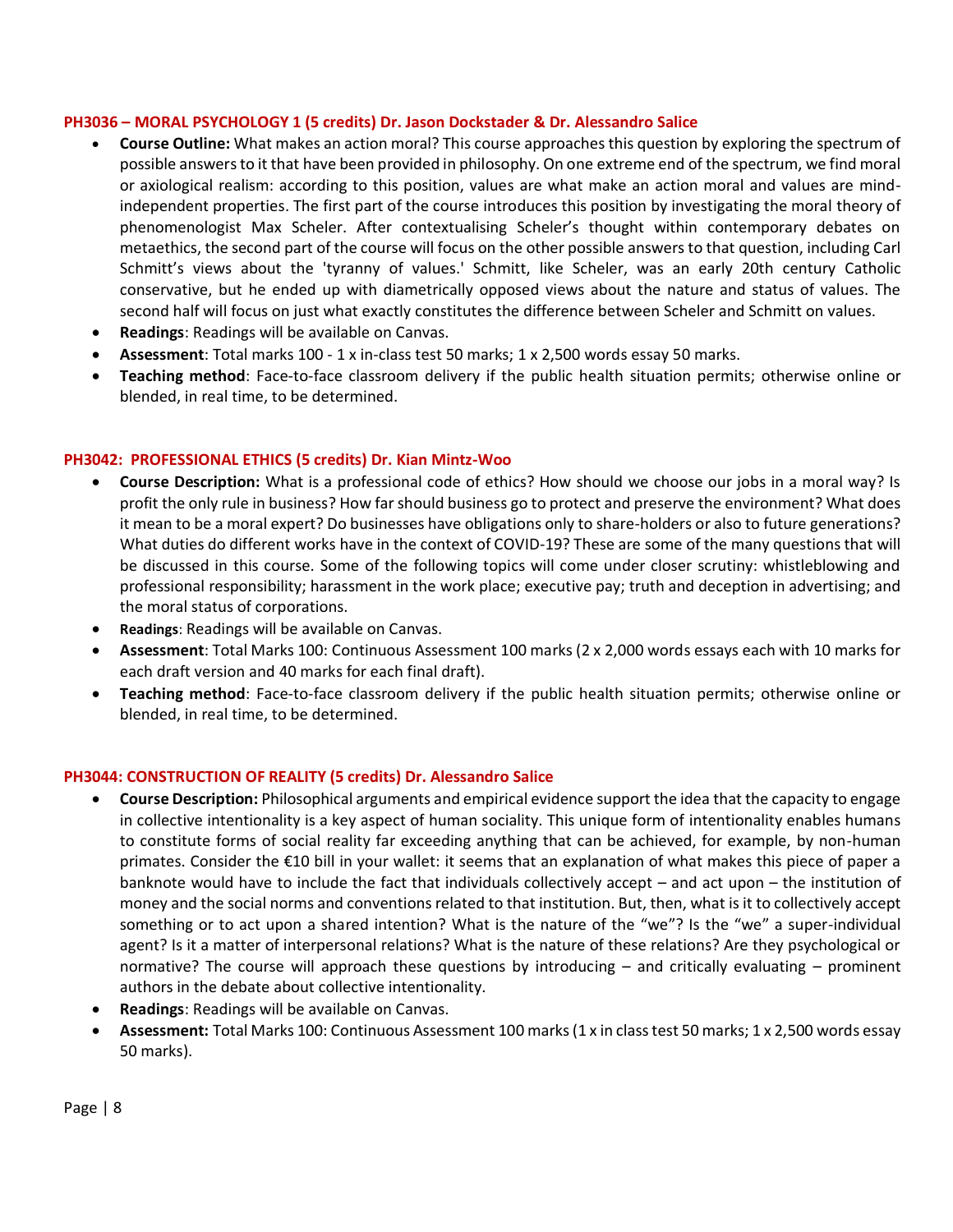• **Teaching Method:** Face-to-face classroom delivery if the public health situation permits; otherwise online or blended, in real time, to be determined.

#### **PH3046: PHILOSOPHY OF BIOLOGY (5 credits) Dr. Bengt Autzen**

- **Course Description:** The philosophy of biology has become one of the central areas of inquiry in the philosophy of science. This should not come as a surprise given the exciting insights into the living world generated by evolutionary biologists, molecular biologists and geneticists. The aim of the course is to provide an introduction to contemporary debates in the philosophy of biology. Topics to be covered include Darwin's theory of natural selection, genes and species, function and teleology, immunology and individuality, evolutionary psychology and the relationship between biology and the social sciences
- **Readings**: Readings will be available on Canvas.
- **Assessment:** Total marks 100: 1 x online test 50 marks; 1 x 2500 word essay 50 marks
- **Teaching method**: Face-to-face classroom delivery if the public health situation permits; otherwise online or blended, in real time, to be determined.

#### **PH3047 – EVIDENCE (5 credits) Dr. Bengt Autzen**

- **Course Outline:** Shall we wear face masks in public spaces? Is coronavirus airborne? Are children as contagious as adults when it comes to SARS-CoV-2? The COVID-19 pandemic has made it obvious that rational decision making requires an assessment of the best available scientific evidence. But what do we mean when we say that we have good evidence for a claim? The aim of the course is to provide an introduction to contemporary debates in the philosophical study of evidence. The notion of evidence is central to both epistemology and the philosophy of science. In more traditional epistemology it is seen as relevant for justified belief which in turn is typically seen as necessary, but not sufficient, for knowledge. In the philosophy of science, talk about evidence is associated with topics such as observation, experiment, induction and confirmation. Its close relationship with central terms in epistemology and philosophy of science rightly suggests that philosophical debates about evidence can be traced back to the beginning of Western philosophy. That said, philosophic scrutinizing of scientific concepts, such as evidence and confirmation, reached new levels of systematicity and rigor during the positivist era. Moreover, the notion of evidence has received heightened interest in recent decades due to the questions raised by developments such as evidence-based medicine or evidence-based policy.
- **Readings:** Elliott Sober *Evidence and Evolution* (2008, Cambridge University Press). All readings available on Canvas.
- **Assessment**: Total marks 100: 1 x online test 50 marks; 1 x 2500 word essay 50 marks
- **Teaching method:** Face-to-face classroom delivery if the public health situation permits; otherwise online or blended, in real time, to be determined.

# *MODULE OPTIONS IN SEMESTER TWO*

### **PH3031 –RESEARCH ESSAY 2 (5 credits) Staff listed below**

• **Course description**: this course requires students to submit an essay of 5,000 words, typed, in duplicate, to the Department on a date to be announced. The essay is written under the supervision of one of the lecturers listed; each lecturer will arrange introductory seminars to guide students in locating relevant material for the essay; they will also provide guidance in how to compose the essay and on other relevant details about style, format, etc.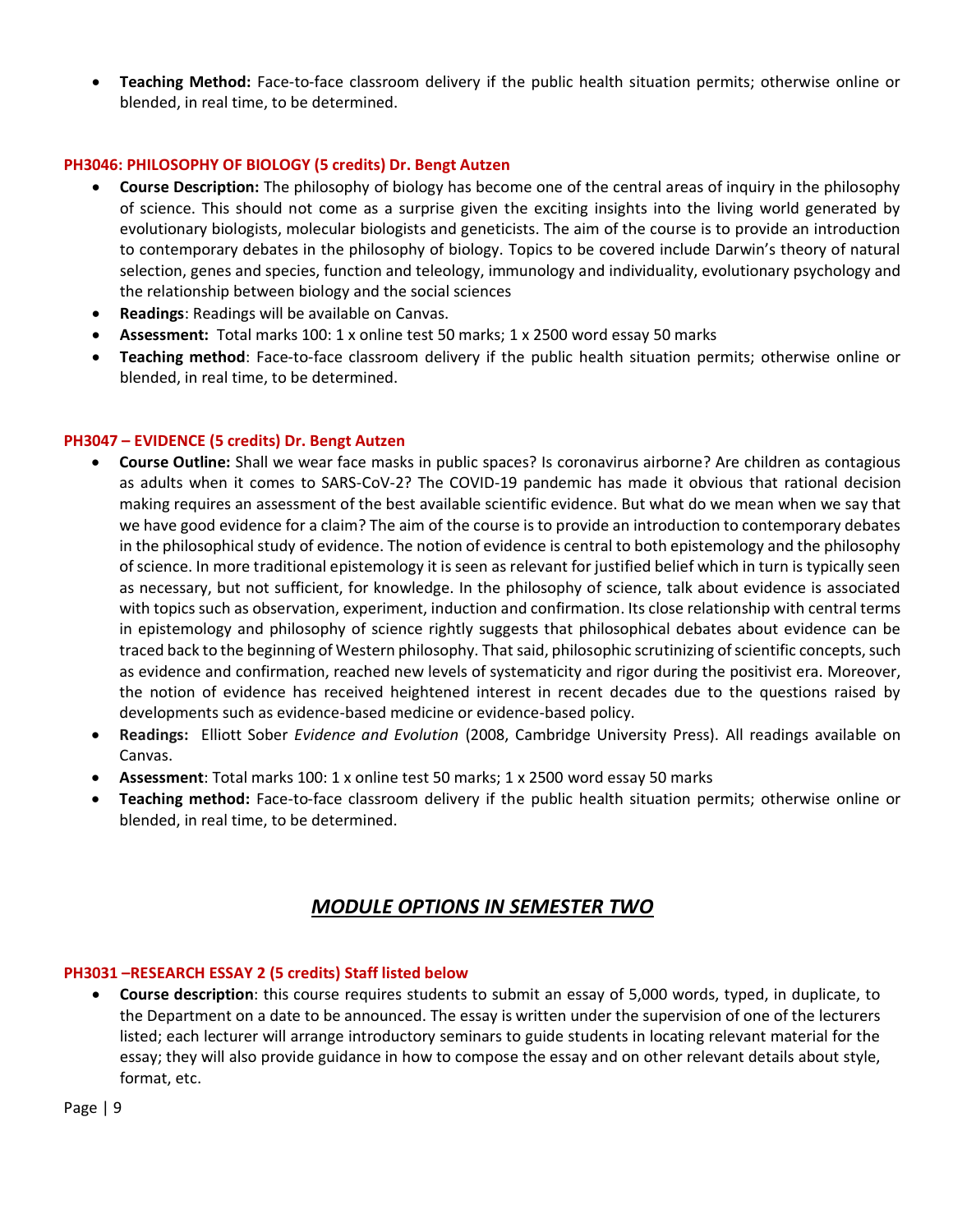- Staff offering supervision are: Dr. Bengt Autzen, Dr. Vittorio Bufacchi, Dr. Jason Dockstader, Dr. Adam Loughnane, Dr. Kian Mintz-Woo, Dr. Cara Nine, Prof. Don Ross, Dr. Joel Walmsley.
- Places for this course are restricted to a maximum of three students per lecturer and are available on a firstcome/first-served basis. If you are interested in doing a research essay, speak to a supervisor of your choice asap in order to discuss a possible project. If you register for this course, you have to have signed up with a supervisor and provided a working essay title by the end of the second week of term.
- **IMPORTANT**: Students who choose PH3002 in Semester 1 **cannot** take PH3031 in Semester 2.
- **N.B**. Late essays are not accepted, and the deadline for submission cannot be extended.

#### **PH3035: PHILOSOPHY OF ARTIFICIAL INTELLIGENCE (5 credits) Dr. Joel Walmsley**

• **Course Outline: "**Within a few years, if there remain any philosophers who are not familiar with some of the main developments in artificial intelligence, it will be fair to accuse them of professional incompetence." (Aaron Sloman (1978) *The Computer Revolution in Philosophy*).

Whilst Sloman has perhaps overstated his case, there are nonetheless many aspects of contemporary AI that are of great philosophical significance. This module will focus on two such themes. First, we will examine AI as a branch of cognitive science concerned with the questions 'Could a machine think?' and 'Are we such thinking machines?' Second, we will examine some ethical issues—concerning responsibility, autonomy, bias, and transparency—that arise in the context of contemporary uses of AI and machine learning.

- **Readings:**
	- a) Textbook: J. Walmsley (2012) *Mind and Machine* (Palgrave-Macmillan): available via the UCC Book shop.
	- b) Various other readings to be made available electronically via Canvas.
- **Assessment** Total marks 100 1 x 2,500-word essay 50 marks. Topics TBA; 1 x in class test 50 marks.
- **Teaching Method:** Face-to-face classroom delivery if the public health situation permits; otherwise online or blended, in real time, to be determined.

#### **PH3039 JAPANESE PHILOSOPHY (5 credits) Dr. Adam Loughnane**

- **Course Outline:** This module introduces concepts and themes in Japanese philosophy through an exploration of three major figures of the 'Kyoto School' (Nishida Kitarō, Nishitani Keiji, Ueda Shizuteru). We begin by tracing the genesis of Japanese Philosophy in Taoist, Shintō, and Buddhist religion-philosophy, focusing on ideas of *nothingness, emptiness, contradiction,* and *non-duality* in the writings of Laozi, Dōgen, Hakuin, Kukai and others*.*  We then explore the evolution of Japanese Philosophy within the works of the three Kyoto school thinkers, considering concepts of "pure experience," "self-overcoming of nihilism," "transpersonal field," and the "invisible two-foldness" of existence. We finish the module by considering various art forms (dry landscape garden, calligraphy, film, painting, poetry) to situate the concepts of Japanese Philosophy in relation to how they are embodied in Japanese aesthetic practice.
- **Readings:** All readings available on Canvas.
- **Assessment**: Total marks 100: 1 x 2,500 word essay 40 marks; 1 x in-class test 40 marks; attendance and participation 20 marks.
- **Teaching Method:** Face-to-face classroom delivery if the public health situation permits; otherwise online or blended, in real time, to be determined.

#### **PH3041 MORAL PSYCHOLOGY 2 (5 credits) Dr. Alessandro Salice**

• **Course Description:** Moral Psychology investigates phenomena which are both psychological and ethical in nature, and therefore lies at the interface of philosophy and psychology. Some of the phenomena with which

Page | 10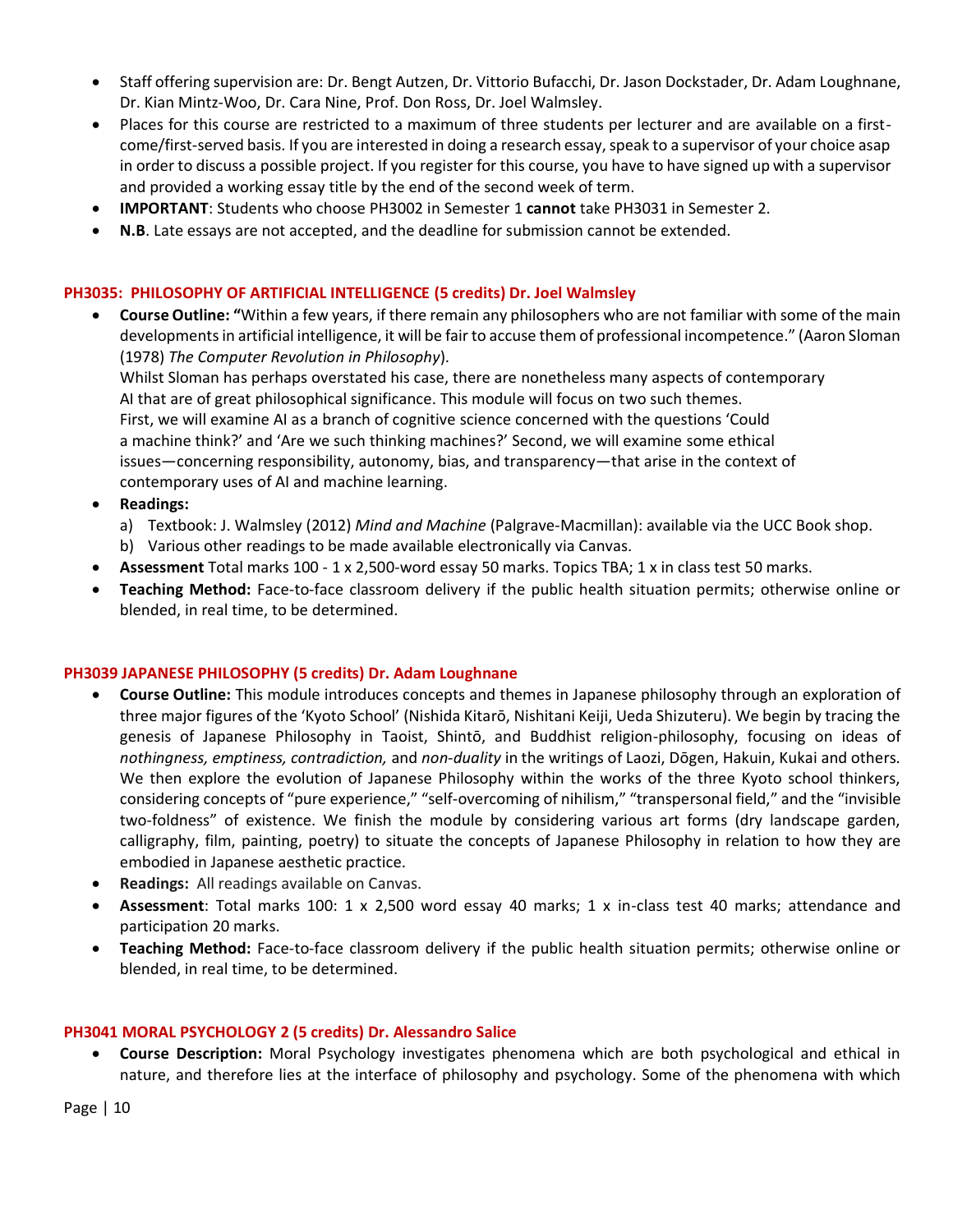moral psychology is concerned include: altruism and egoism, moral judgment, praise and blame, moral responsibility, practical deliberation, intentional action, obligations, virtue and vice, character, moral development, and so on. To explain these phenomena, the moral psychologist must answer a number of questions about the nature of our actions and the way we do and should evaluate them. This course will focus on the role that affective phenomena, especially emotions, play in Moral Psychology. Given the privileged connection between affect and value, emotions seem to have an important role to play in how we judge individuals (both ourselves and others) and their actions morally. Furthermore, given their motivational force, affective phenomena are also importantly involved in moral behaviour and moral deliberation. This course presents the main theories of emotion to explain their centrality in our moral psychology and explores in detail several emotions and their moral underpinnings.

- **Readings:** Readings will be made available on Canvas.
- **Assessment:** Total Marks 100: 1 x in-class test 50 marks; 1 x essay 50 marks.
- **Teaching Method:** Face-to-face classroom delivery if the public health situation permits; otherwise online or blended, in real time, to be determined.

#### **PH3048: MORAL PHILOSOPHY IN THEORY AND PRACTICE (5 credits) Dr. Kian Mintz-Woo**

- **Course Description:** How do moral theories apply to contemporary moral questions? In this module, you will learn about common moral theories and how they are relevant to contemporary challenges. Theories like deontology, consequentialism, and virtue ethics will be used to guide responses to contemporary challenges like COVID-19, climate change, choosing a profession, donating to charity, considering animal lives, and whether to take down public monuments, the last of which we will discuss with a guest lecturer Prof Travis Timmerman.
- **Readings**: Readings will be made available on Canvas.
- **Assessment**: Total Marks 100: Continuous Assessment 100 marks (2 x 2,000 word essay—10 marks for each draft version and 40 marks for each final version).
- **Teaching Method:** Face-to-face classroom delivery if the public health situation permits; otherwise online or blended, in real time, to be determined.

#### **PH4039: ADVANCED PHENOMENOLOGY AND MIND (5 credits) Dr. Alessandro Salice**

- **Course Description:** The aim of this module is to establish an understanding of core theories in the phenomenological approach to the mind and how they can be applied in the context of philosophy of mind and cognitive sciences. Students will gain a clearer understanding of foundational issues in phenomenology. The module will explore basic concepts and theories of phenomenology. This will provide the basis for critical discussion of issues such as consciousness, agency, social cognition, embodiment.
- **Readings:** TBD.
- **Assessment**: Total Marks 100: Continuous Assessment 100 marks (1 x in class test 50 marks; 1 x 2,500 word essay 50 marks).
- **Teaching Method:** Face-to-face classroom delivery if the public health situation permits; otherwise online or blended, in real time, to be determined.

#### **AS3009: RELIGIOUS AND PHILOSOPHICAL TRADITIONS OF KOREA (10 credits) Dr. Kevin Cawley (Dept. of Asian Studies)**

• **Course Description:** This module will introduce students to one of the most intellectually diverse countries in Asia, Korea. It will examine the different religious and philosophical traditions of Korea - influenced by Chinese thought, which in turn influenced Japanese ideas, also discussed in the course. It will also assess the relevance and practices related to these intellectual traditions in the twenty-first century: including Confucianism, Neo-Confucianism, Shamanism, Buddhisms, Christianities, New Religious Movements, as well as Juche thought from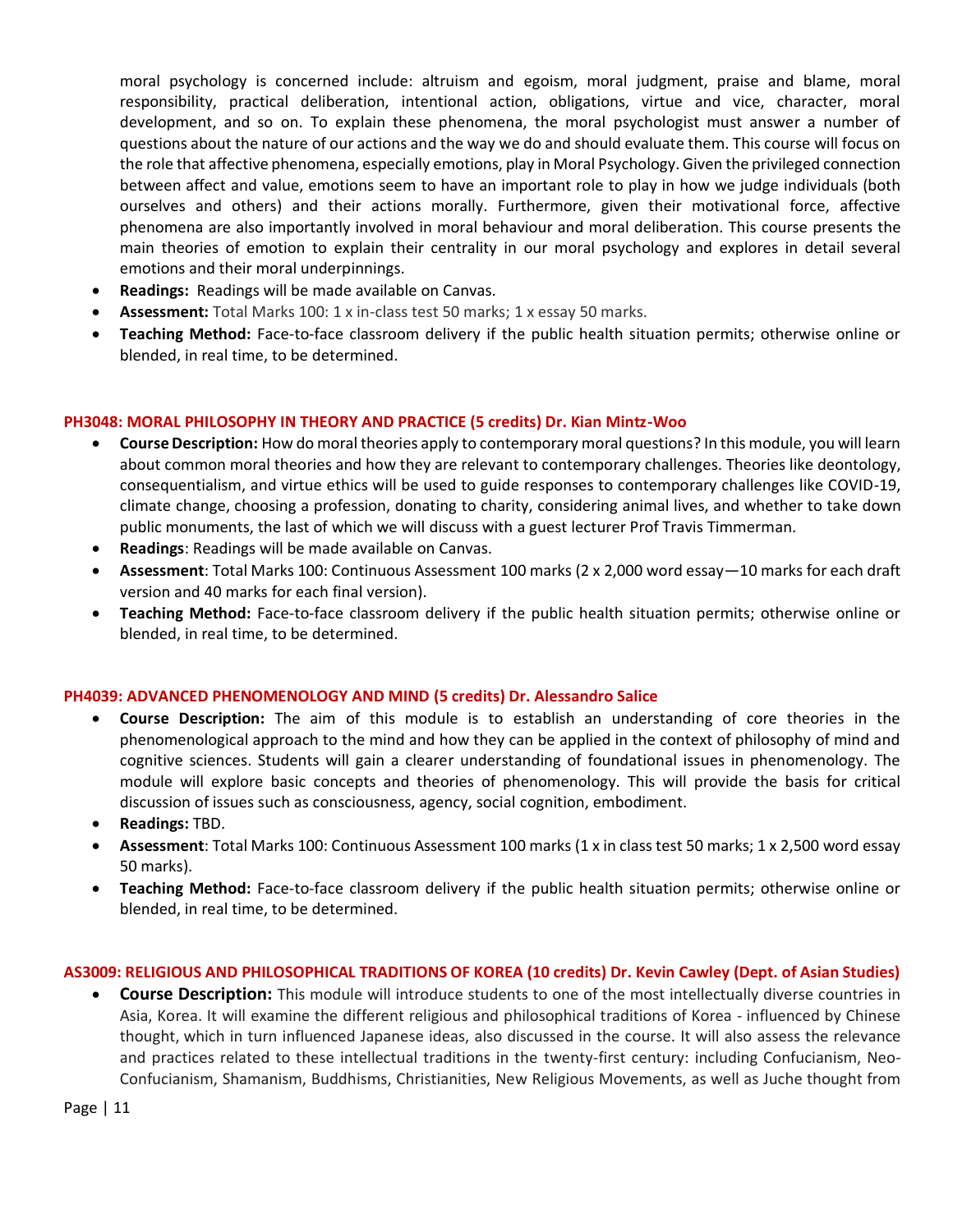North Korea.

- **Readings:** All readings will be available online via the course handbook which will be on Canvas.
- **Assessment**: Total marks 200: Continuous Assessment 200 marks (1 x 3,000 words (max) essay 100 marks. 1 x 1,500 words (max) essay - 60 marks. 1 x Class Presentation - 40 marks).
- **Teaching method:** Please contact Dr. Cawley, [K.Cawley@ucc.ie](mailto:K.Cawley@ucc.ie)

#### **THIRD YEAR CO-ORDINATOR:**

Your third year co-ordinator is Dr. Vittorio Bufacchi – [v.bufacchi@ucc.ie](mailto:v.bufacchi@ucc.ie) Dr. Bufacchi may be contacted about any practical queries, problems etc. that arise in connection with your study of Philosophy in third year.

**---**

#### **PASTORAL CARE**

We appreciate that students experience unforeseen, and sometimes ongoing, personal difficulties during their time with us. Covid-19 is also making things more difficult. We in the department of Philosophy want to ensure you of our support during these times and encourage you to leave us know of any difficulties as soon as you feel comfortable to. We will respect your privacy and assure confidentiality. If you wish to talk to someone in the department about academic or personal issues, please contact Prof. Don Ross [\(don.ross931@gmail.com;](mailto:don.ross931@gmail.com) [don.ross@ucc.ie\)](mailto:don.ross@ucc.ie) or another member of staff you feel comfortable with. For personal or medical issues, you may also wish to contact the office of Student Counselling and Development, who will offer free, confidential advice on any personal issues affecting your work or well-being:

- By Phone: (021) 490 3565
- By Email: counselling@ucc.ie
- Call In To Reception: Room 6, Ardpatrick House, College Road, Cork. (Next to College Car Park)
	- o Reception Opening Hours: Monday-Friday: 9.30-10.30am, 11.00am to 1.00pm, 2.15pm-4.15pm.

#### **AUTUMN SUPPLEMENTAL EXAMINATIONS**

Modules failed in second year must be repeated in a supplemental (repeat) examination, in August. Please note, Autumn Repeat Exams are capped at 40% (see "Mitigation" below).

#### **MITIGATION**

If you have experienced personal or medical difficulties that you feel contributed to you failing or to not sitting your exams, you can make an application for "Mitigation". A successful mitigation application will waive the capping of the 40% mark for the Autumn Supplemental Examination. Further details and application form on the mitigation process are available by following this link:

[https://www.ucc.ie/en/media/support/recordsandexaminations/documents/MitigationApplicationForm-](https://www.ucc.ie/en/media/support/recordsandexaminations/documents/MitigationApplicationForm-WaiverofCapping-1.docx)[WaiverofCapping-1.docx](https://www.ucc.ie/en/media/support/recordsandexaminations/documents/MitigationApplicationForm-WaiverofCapping-1.docx)

#### **MEDICAL CERTS**

If a student misses a required element for medical reasons, s/he must submit a medical certificate to verify the reason for the absence on that date. Students are required to submit medical certificates within two weeks of their absence. Medical certificates submitted after more than two weeks of the absence from a required element may not be accepted by the department.